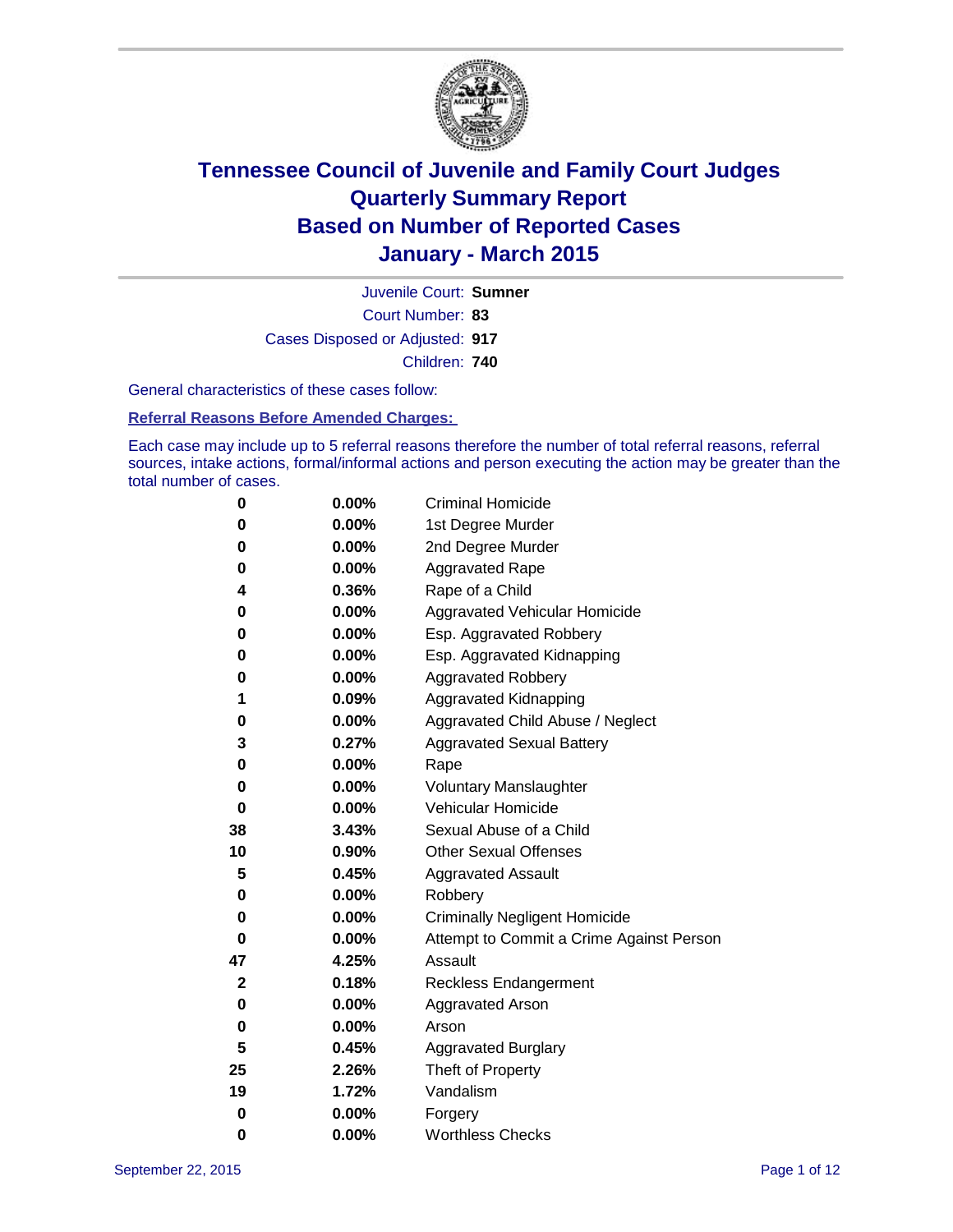

Court Number: **83** Juvenile Court: **Sumner** Cases Disposed or Adjusted: **917** Children: **740**

#### **Referral Reasons Before Amended Charges:**

Each case may include up to 5 referral reasons therefore the number of total referral reasons, referral sources, intake actions, formal/informal actions and person executing the action may be greater than the total number of cases.

| 0           | 0.00% | Illegal Possession / Fraudulent Use of Credit / Debit Cards |
|-------------|-------|-------------------------------------------------------------|
| 11          | 0.99% | <b>Burglary</b>                                             |
| 1           | 0.09% | Unauthorized Use of a Vehicle                               |
| 0           | 0.00% | <b>Cruelty to Animals</b>                                   |
| 0           | 0.00% | Sale of Controlled Substances                               |
| 27          | 2.44% | <b>Other Drug Offenses</b>                                  |
| 42          | 3.79% | Possession of Controlled Substances                         |
| $\bf{0}$    | 0.00% | <b>Criminal Attempt</b>                                     |
| 6           | 0.54% | Carrying Weapons on School Property                         |
| $\mathbf 2$ | 0.18% | Unlawful Carrying / Possession of a Weapon                  |
| 3           | 0.27% | <b>Evading Arrest</b>                                       |
| 1           | 0.09% | Escape                                                      |
| 1           | 0.09% | Driving Under Influence (DUI)                               |
| 4           | 0.36% | Possession / Consumption of Alcohol                         |
| 3           | 0.27% | Resisting Stop, Frisk, Halt, Arrest or Search               |
| 0           | 0.00% | <b>Aggravated Criminal Trespass</b>                         |
| $\mathbf 2$ | 0.18% | Harassment                                                  |
| 8           | 0.72% | Failure to Appear                                           |
| 4           | 0.36% | Filing a False Police Report                                |
| 1           | 0.09% | Criminal Impersonation                                      |
| 16          | 1.45% | <b>Disorderly Conduct</b>                                   |
| 1           | 0.09% | <b>Criminal Trespass</b>                                    |
| 0           | 0.00% | <b>Public Intoxication</b>                                  |
| 0           | 0.00% | Gambling                                                    |
| 18          | 1.63% | Traffic                                                     |
| $\bf{0}$    | 0.00% | Local Ordinances                                            |
| 0           | 0.00% | Violation of Wildlife Regulations                           |
| 0           | 0.00% | Contempt of Court                                           |
| 28          | 2.53% | Violation of Probation                                      |
| 0           | 0.00% | Violation of Aftercare                                      |
| 79          | 7.14% | <b>Unruly Behavior</b>                                      |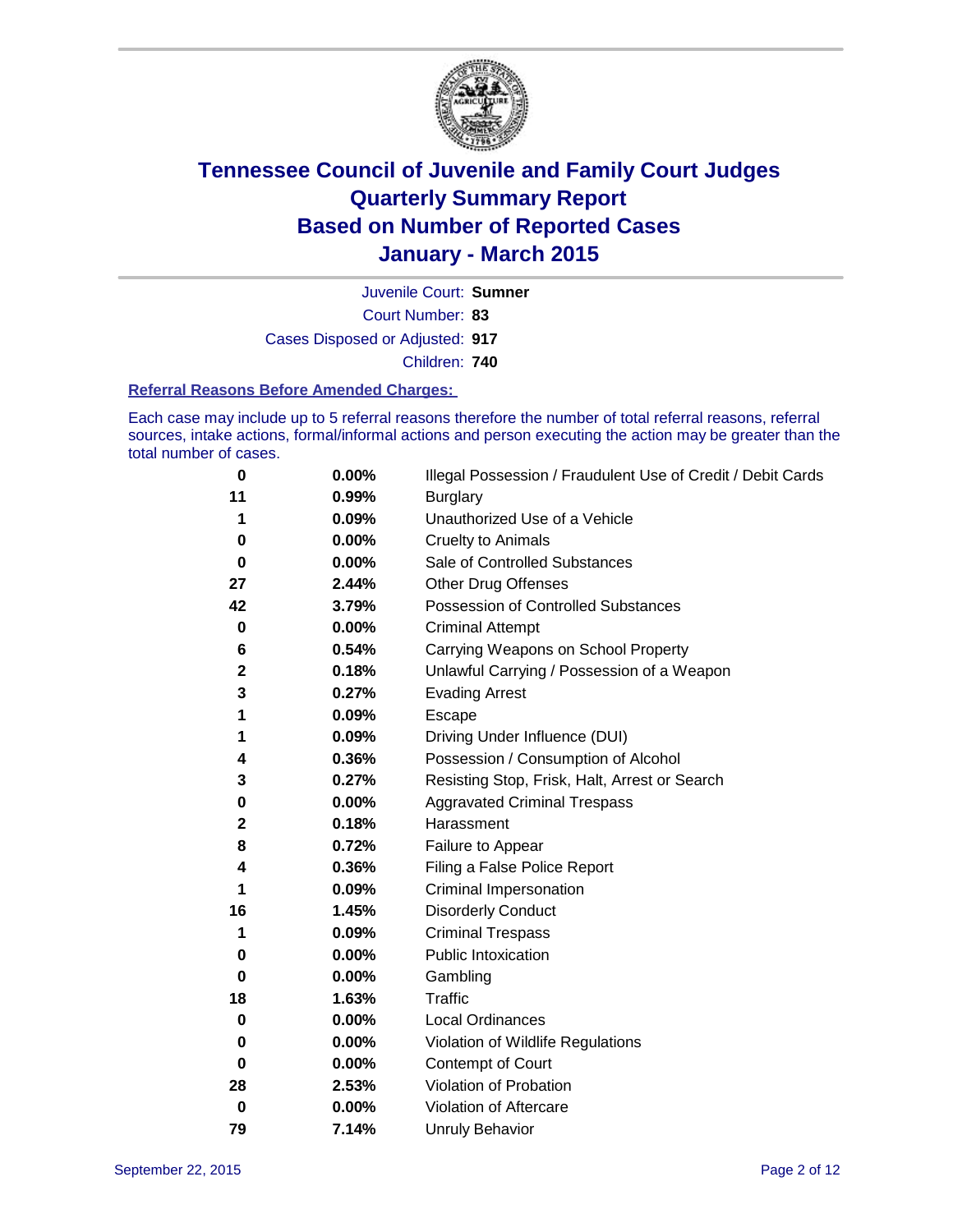

Court Number: **83** Juvenile Court: **Sumner** Cases Disposed or Adjusted: **917** Children: **740**

#### **Referral Reasons Before Amended Charges:**

Each case may include up to 5 referral reasons therefore the number of total referral reasons, referral sources, intake actions, formal/informal actions and person executing the action may be greater than the total number of cases.

| 101   | 9.12%    | Truancy                                |
|-------|----------|----------------------------------------|
| 21    | 1.90%    | In-State Runaway                       |
| 1     | 0.09%    | Out-of-State Runaway                   |
| 16    | 1.45%    | Possession of Tobacco Products         |
| 30    | 2.71%    | Violation of a Valid Court Order       |
| 24    | 2.17%    | Violation of Curfew                    |
| 0     | 0.00%    | Sexually Abused Child                  |
| 0     | $0.00\%$ | <b>Physically Abused Child</b>         |
| 36    | 3.25%    | Dependency / Neglect                   |
| 0     | $0.00\%$ | <b>Termination of Parental Rights</b>  |
| 0     | 0.00%    | <b>Violation of Pretrial Diversion</b> |
| 0     | 0.00%    | Violation of Informal Adjustment       |
| 236   | 21.32%   | <b>Judicial Review</b>                 |
| 0     | 0.00%    | <b>Administrative Review</b>           |
| 43    | 3.88%    | <b>Foster Care Review</b>              |
| 53    | 4.79%    | Custody                                |
| 22    | 1.99%    | Visitation                             |
| 0     | 0.00%    | Paternity / Legitimation               |
| 0     | $0.00\%$ | Child Support                          |
| 0     | 0.00%    | <b>Request for Medical Treatment</b>   |
| 0     | $0.00\%$ | <b>Consent to Marry</b>                |
| 107   | 9.67%    | Other                                  |
| 1,107 | 100.00%  | <b>Total Referrals</b>                 |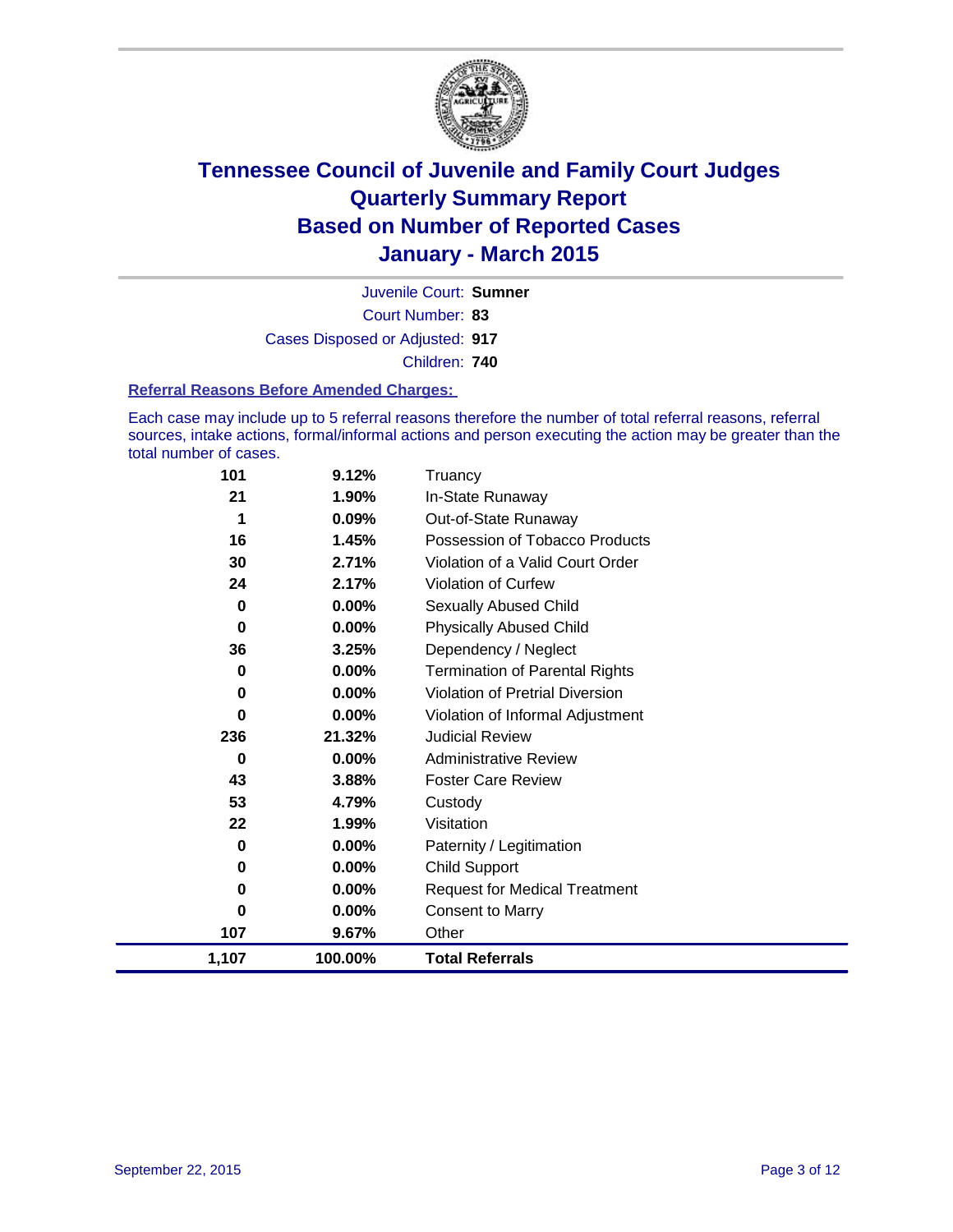

|                            |                                 | Juvenile Court: Sumner        |  |  |  |  |
|----------------------------|---------------------------------|-------------------------------|--|--|--|--|
|                            | Court Number: 83                |                               |  |  |  |  |
|                            | Cases Disposed or Adjusted: 917 |                               |  |  |  |  |
|                            |                                 | Children: 740                 |  |  |  |  |
| <b>Referral Sources: 1</b> |                                 |                               |  |  |  |  |
| 404                        | 36.50%                          | Law Enforcement               |  |  |  |  |
| 96                         | 8.67%                           | Parents                       |  |  |  |  |
| 42                         | 3.79%                           | Relatives                     |  |  |  |  |
| 24                         | 2.17%                           | Self                          |  |  |  |  |
| 111                        | 10.03%                          | School                        |  |  |  |  |
| 0                          | $0.00\%$                        | <b>CSA</b>                    |  |  |  |  |
| 131                        | 11.83%                          | <b>DCS</b>                    |  |  |  |  |
| 0                          | $0.00\%$                        | <b>Other State Department</b> |  |  |  |  |
| -                          | .                               |                               |  |  |  |  |

| 1,107        | 100.00% | <b>Total Referral Sources</b>     |
|--------------|---------|-----------------------------------|
| 35           | 3.16%   | Other                             |
| 0            | 0.00%   | Unknown                           |
| 0            | 0.00%   | Hospital                          |
| $\mathbf{2}$ | 0.18%   | Child & Parent                    |
| 3            | 0.27%   | Victim                            |
| 4            | 0.36%   | <b>Other Court</b>                |
| 0            | 0.00%   | Social Agency                     |
| 253          | 22.85%  | <b>Court Staff</b>                |
| 2            | 0.18%   | <b>District Attorney's Office</b> |
| 0            | 0.00%   | <b>Other State Department</b>     |
| 131          | 11.83%  | <b>DCS</b>                        |
| 0            | 0.00%   | <b>CSA</b>                        |
| 111          | 10.03%  | School                            |

### **Age of Child at Referral: 2**

| 740      | 100.00%  | <b>Total Child Count</b> |
|----------|----------|--------------------------|
| $\bf{0}$ | $0.00\%$ | Unknown                  |
| 13       | 1.76%    | Ages 19 and Over         |
| 188      | 25.41%   | Ages 17 through 18       |
| 200      | 27.03%   | Ages 15 through 16       |
| 91       | 12.30%   | Ages 13 through 14       |
| 40       | 5.41%    | Ages 11 through 12       |
| 208      | 28.11%   | Ages 10 and Under        |
|          |          |                          |

<sup>1</sup> If different than number of Referral Reasons (1107), verify accuracy of your court's data.

One child could be counted in multiple categories, verify accuracy of your court's data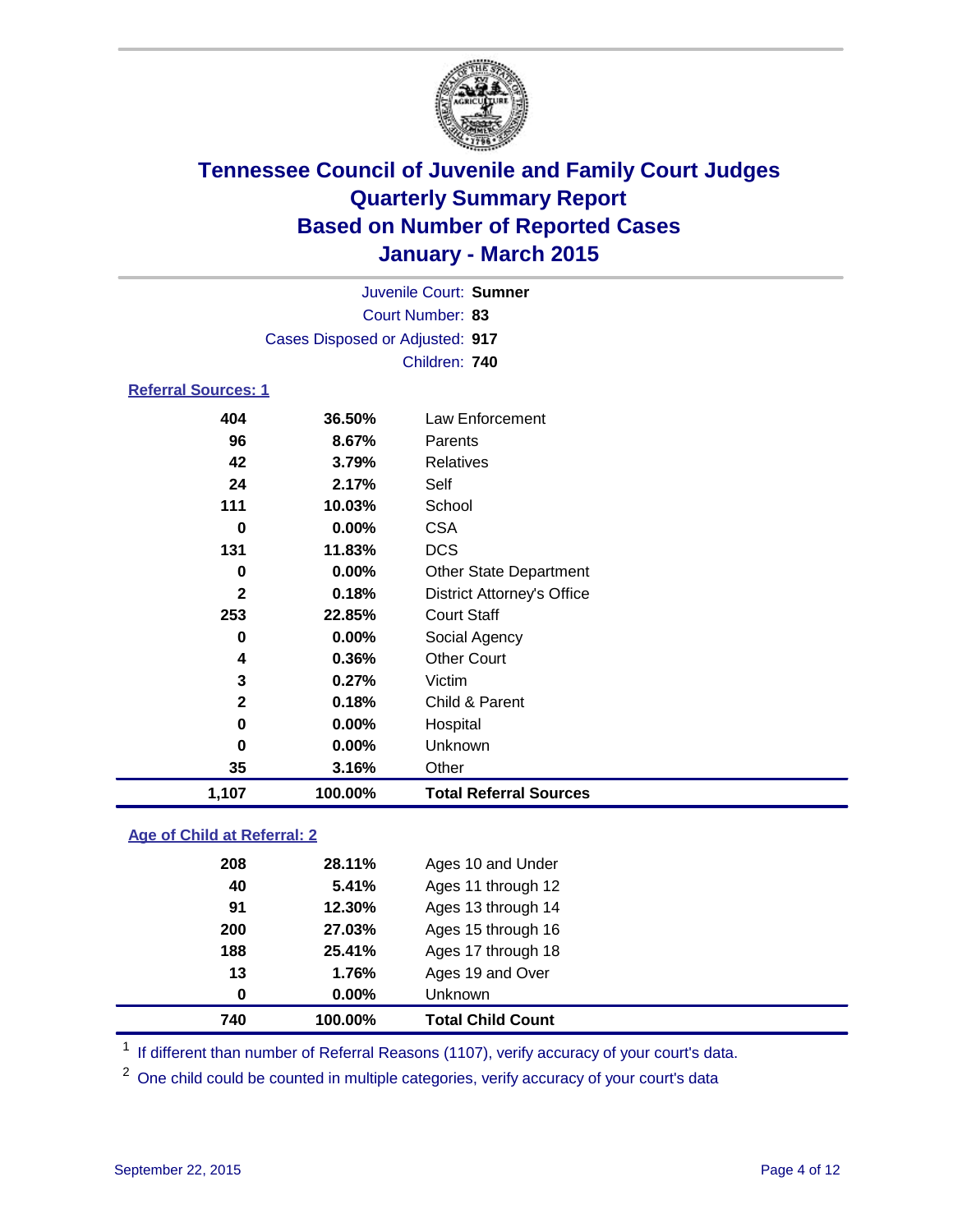

| Juvenile Court: Sumner                  |                                 |                          |  |
|-----------------------------------------|---------------------------------|--------------------------|--|
|                                         |                                 | Court Number: 83         |  |
|                                         | Cases Disposed or Adjusted: 917 |                          |  |
|                                         |                                 | Children: 740            |  |
| Sex of Child: 1                         |                                 |                          |  |
| 458                                     | 61.89%                          | Male                     |  |
| 279                                     | 37.70%                          | Female                   |  |
| 3                                       | 0.41%                           | Unknown                  |  |
| 740                                     | 100.00%                         | <b>Total Child Count</b> |  |
| Race of Child: 1                        |                                 |                          |  |
| 536                                     | 72.43%                          | White                    |  |
| 115                                     | 15.54%                          | African American         |  |
| $\mathbf 2$                             | 0.27%                           | Native American          |  |
| 1                                       | 0.14%                           | Asian                    |  |
| 39                                      | 5.27%                           | Mixed                    |  |
| 47                                      | 6.35%                           | Unknown                  |  |
| 740                                     | 100.00%                         | <b>Total Child Count</b> |  |
| <b>Hispanic Origin: 1</b>               |                                 |                          |  |
| 31                                      | 4.19%                           | Yes                      |  |
| 709                                     | 95.81%                          | <b>No</b>                |  |
| $\mathbf 0$                             | 0.00%                           | Unknown                  |  |
| 740                                     | 100.00%                         | <b>Total Child Count</b> |  |
| <b>School Enrollment of Children: 1</b> |                                 |                          |  |
| 616                                     | 83.24%                          | Yes                      |  |
| 14                                      | 1.89%                           | <b>No</b>                |  |
| 110                                     | 14.86%                          | Unknown                  |  |
| 740                                     | 100.00%                         | <b>Total Child Count</b> |  |

One child could be counted in multiple categories, verify accuracy of your court's data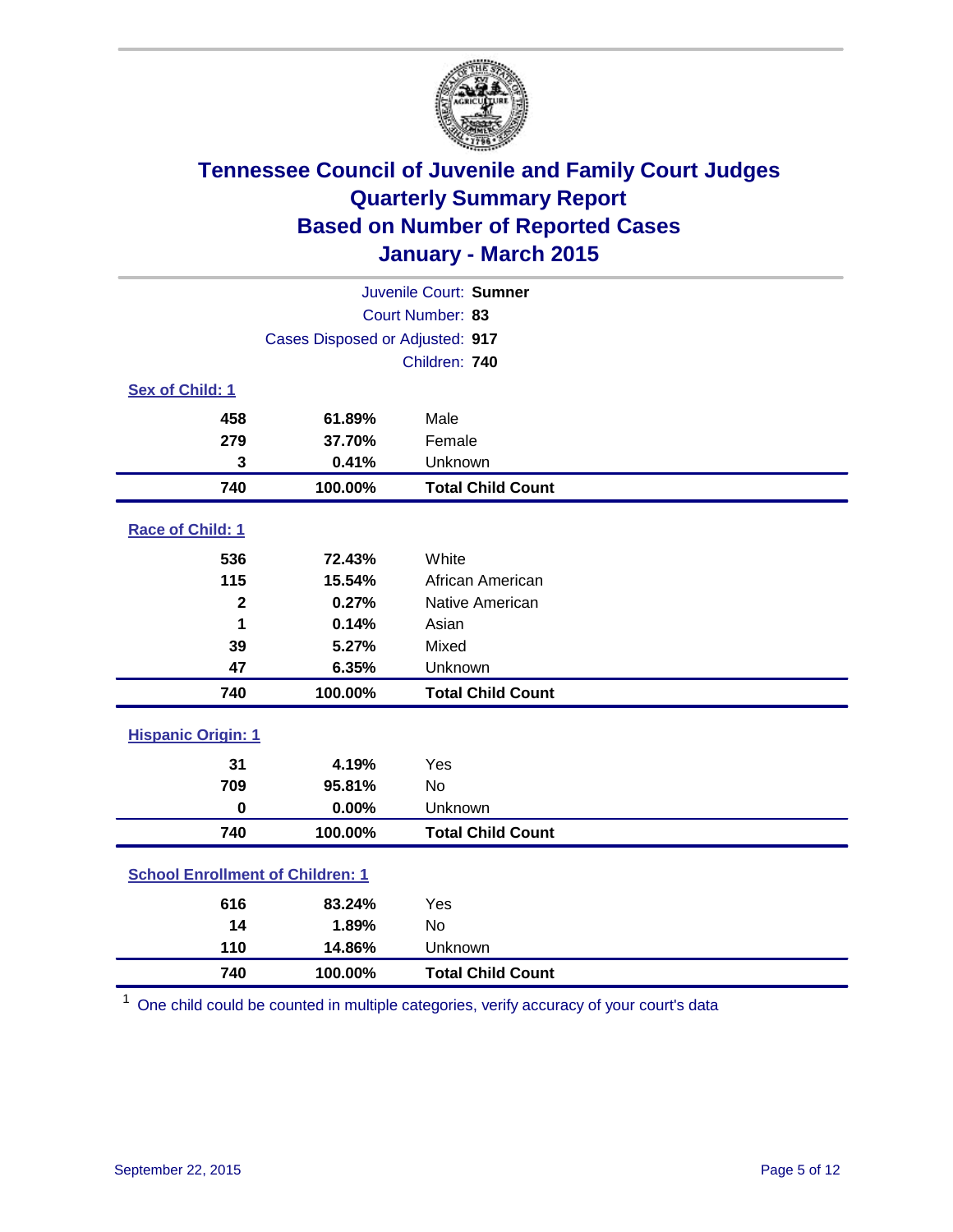

Court Number: **83** Juvenile Court: **Sumner** Cases Disposed or Adjusted: **917** Children: **740**

### **Living Arrangement of Child at Time of Referral: 1**

| 740 | 100.00%               | <b>Total Child Count</b>     |
|-----|-----------------------|------------------------------|
| 32  | 4.32%                 | Other                        |
|     | 0.00%<br>0            | Unknown                      |
|     | 0.00%<br>0            | Independent                  |
|     | 1<br>0.14%            | In an Institution            |
|     | 0.00%<br>0            | In a Residential Center      |
|     | $\mathbf{2}$<br>0.27% | In a Group Home              |
| 17  | 2.30%                 | With Foster Family           |
|     | 5<br>0.68%            | <b>With Adoptive Parents</b> |
| 97  | 13.11%                | <b>With Relatives</b>        |
| 83  | 11.22%                | With Father                  |
| 293 | 39.59%                | With Mother                  |
| 46  | 6.22%                 | With Mother and Stepfather   |
| 13  | 1.76%                 | With Father and Stepmother   |
| 151 | 20.41%                | With Both Biological Parents |
|     |                       |                              |

### **Type of Detention: 2**

| 0   | $0.00\%$ | Non-Secure Placement         |  |
|-----|----------|------------------------------|--|
| 118 | 12.87%   | Juvenile Detention Facility  |  |
| 0   | $0.00\%$ | Jail - Complete Separation   |  |
| 0   | $0.00\%$ | Jail - Partial Separation    |  |
| 0   | $0.00\%$ | Jail - No Separation         |  |
| 0   | $0.00\%$ | <b>Psychiatric Hospital</b>  |  |
| 0   | $0.00\%$ | <b>Unknown</b>               |  |
| 799 | 87.13%   | Does Not Apply               |  |
| 0   | $0.00\%$ | Other                        |  |
| 917 | 100.00%  | <b>Total Detention Count</b> |  |

<sup>1</sup> One child could be counted in multiple categories, verify accuracy of your court's data

If different than number of Cases (917) verify accuracy of your court's data.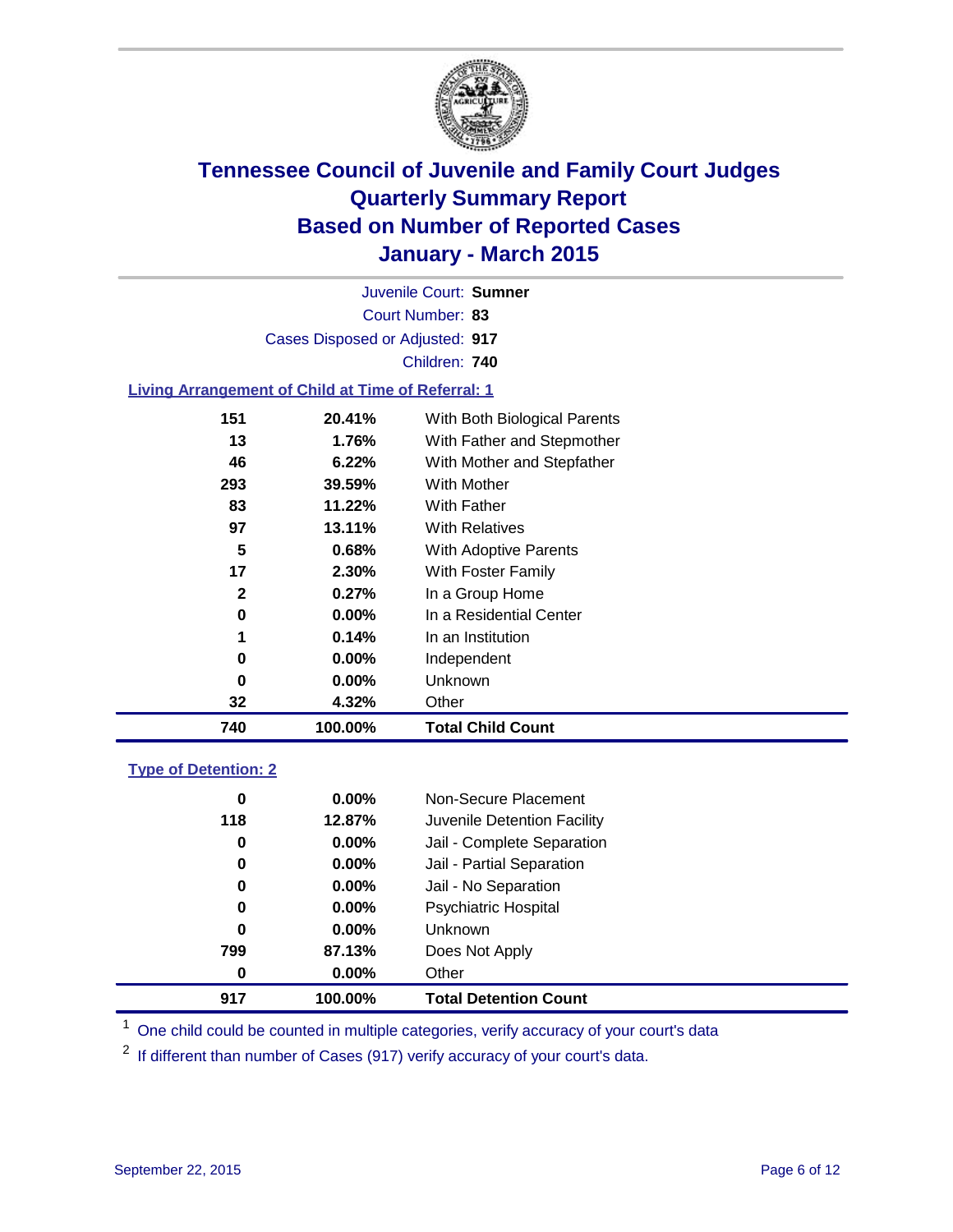

|                                                    |         | Juvenile Court: Sumner               |  |  |
|----------------------------------------------------|---------|--------------------------------------|--|--|
| Court Number: 83                                   |         |                                      |  |  |
| Cases Disposed or Adjusted: 917                    |         |                                      |  |  |
|                                                    |         | Children: 740                        |  |  |
| <b>Placement After Secure Detention Hearing: 1</b> |         |                                      |  |  |
| 92                                                 | 10.03%  | Returned to Prior Living Arrangement |  |  |
| 25                                                 | 2.73%   | Juvenile Detention Facility          |  |  |
| 1                                                  | 0.11%   | Jail                                 |  |  |
| 0                                                  | 0.00%   | Shelter / Group Home                 |  |  |
| $\bf{0}$                                           | 0.00%   | <b>Foster Family Home</b>            |  |  |
| $\bf{0}$                                           | 0.00%   | <b>Psychiatric Hospital</b>          |  |  |
| 0                                                  | 0.00%   | Unknown                              |  |  |
| 799                                                | 87.13%  | Does Not Apply                       |  |  |
| 0                                                  | 0.00%   | Other                                |  |  |
| 917                                                | 100.00% | <b>Total Placement Count</b>         |  |  |
|                                                    |         |                                      |  |  |
| <b>Intake Actions: 2</b>                           |         |                                      |  |  |
| 698                                                | 63.05%  | <b>Petition Filed</b>                |  |  |
| 117                                                | 10.57%  | <b>Motion Filed</b>                  |  |  |
| $\mathbf{2}$                                       | 0.18%   | <b>Citation Processed</b>            |  |  |
| 0                                                  | 0.00%   | Notification of Paternity Processed  |  |  |
| 226                                                | 20.42%  | Scheduling of Judicial Review        |  |  |
| $\bf{0}$                                           | 0.00%   | Scheduling of Administrative Review  |  |  |
| 44                                                 | 3.97%   | Scheduling of Foster Care Review     |  |  |
| 0                                                  | 0.00%   | Unknown                              |  |  |
| 0                                                  | 0.00%   | Does Not Apply                       |  |  |
| 20                                                 | 1.81%   | Other                                |  |  |
| 1,107                                              | 100.00% | <b>Total Intake Count</b>            |  |  |

<sup>1</sup> If different than number of Cases (917) verify accuracy of your court's data.

If different than number of Referral Reasons (1107), verify accuracy of your court's data.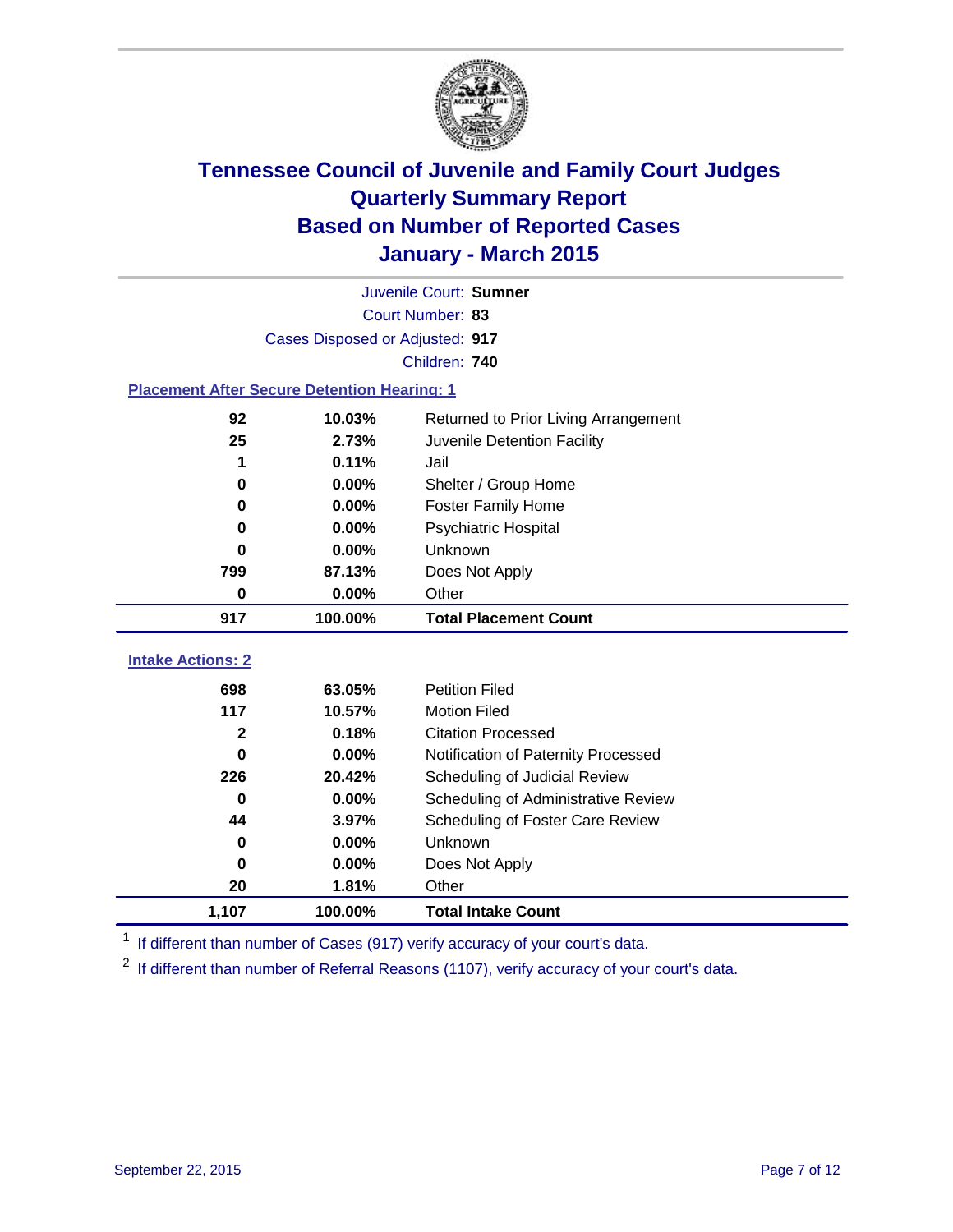

Court Number: **83** Juvenile Court: **Sumner** Cases Disposed or Adjusted: **917** Children: **740**

### **Last Grade Completed by Child: 1**

| 95                      | 12.84%  | Too Young for School     |
|-------------------------|---------|--------------------------|
| 25                      | 3.38%   | Preschool                |
| 23                      | 3.11%   | Kindergarten             |
| 19                      | 2.57%   | 1st Grade                |
| $\pmb{0}$               | 0.00%   | 1st Grade                |
| 17                      | 2.30%   | 2nd Grade                |
| $\mathbf 0$             | 0.00%   | 2nd Grade                |
| 15                      | 2.03%   | 3rd Grade                |
| $\pmb{0}$               | 0.00%   | 3rd Grade                |
| 20                      | 2.70%   | 4th Grade                |
| $\mathbf 0$             | 0.00%   | 4th Grade                |
| 18                      | 2.43%   | 5th Grade                |
| $\mathbf 0$             | 0.00%   | 5th Grade                |
| 35                      | 4.73%   | 6th Grade                |
| $\pmb{0}$               | 0.00%   | 6th Grade                |
| 53                      | 7.16%   | 7th Grade                |
| 0                       | 0.00%   | 7th Grade                |
| 81                      | 10.95%  | 8th Grade                |
| $\mathbf 0$             | 0.00%   | 8th Grade                |
| 101                     | 13.65%  | 9th Grade                |
| $\mathbf 0$             | 0.00%   | 9th Grade                |
| 117                     | 15.81%  | 10th Grade               |
| 83                      | 11.22%  | 11th Grade               |
| 1                       | 0.14%   | 12th Grade               |
| 0                       | 0.00%   | Non-Graded Special Ed    |
| $\overline{\mathbf{2}}$ | 0.27%   | <b>GED</b>               |
| 6                       | 0.81%   | Graduated                |
| $\pmb{0}$               | 0.00%   | Never Attended School    |
| 29                      | 3.92%   | Unknown                  |
| $\pmb{0}$               | 0.00%   | Other                    |
| 740                     | 100.00% | <b>Total Child Count</b> |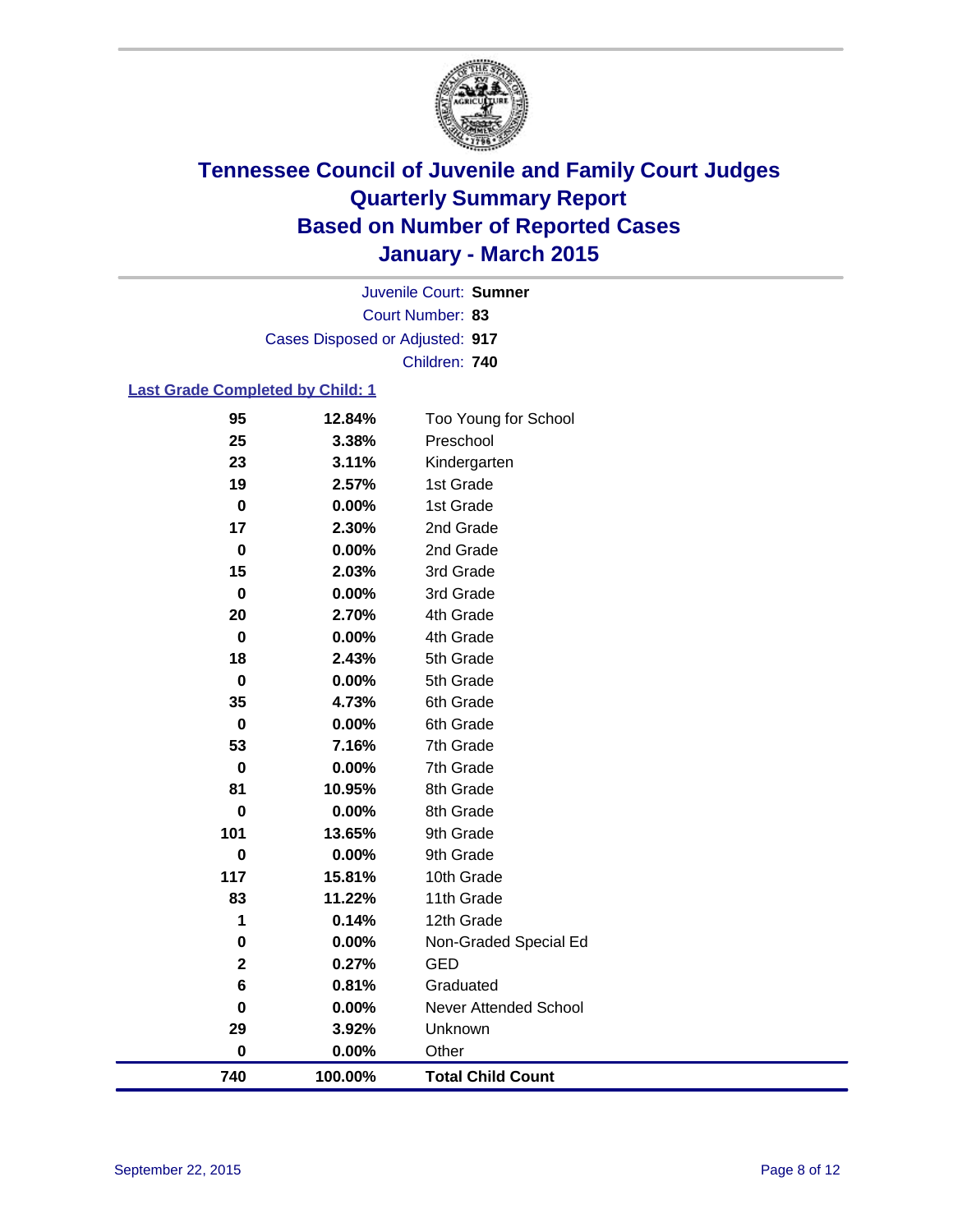

|                                         |                                 | Juvenile Court: Sumner                                                                |  |  |
|-----------------------------------------|---------------------------------|---------------------------------------------------------------------------------------|--|--|
|                                         |                                 | Court Number: 83                                                                      |  |  |
|                                         | Cases Disposed or Adjusted: 917 |                                                                                       |  |  |
|                                         |                                 | Children: 740                                                                         |  |  |
| <b>Enrolled in Special Education: 1</b> |                                 |                                                                                       |  |  |
| 93                                      | 12.57%                          | Yes                                                                                   |  |  |
| 570                                     | 77.03%                          | No.                                                                                   |  |  |
| 77                                      | 10.41%                          | <b>Unknown</b>                                                                        |  |  |
| 740                                     | 100.00%                         | <b>Total Child Count</b>                                                              |  |  |
|                                         |                                 | One objet could be counted in multiple estagging worify accuracy of your courtie data |  |  |

<sup>1</sup> One child could be counted in multiple categories, verify accuracy of your court's data

| 0                            | $0.00\%$       | Unknown             |  |
|------------------------------|----------------|---------------------|--|
| $\mathbf{2}$<br>1            | 0.18%<br>0.09% | <b>YSO</b><br>Other |  |
| 378                          | 34.15%         | Magistrate          |  |
| 726                          | 65.58%         | Judge               |  |
| <b>Action Executed By: 1</b> |                |                     |  |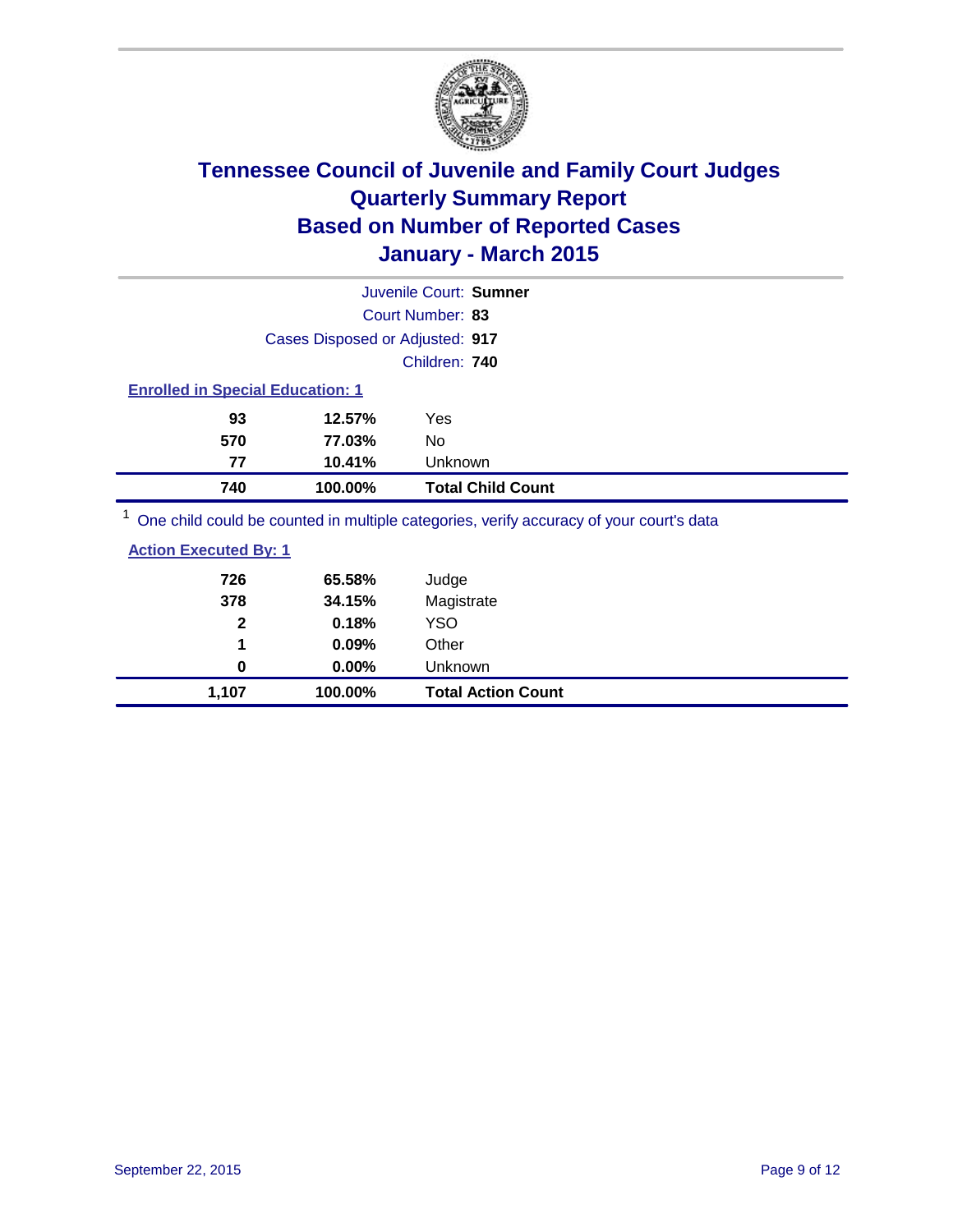

Court Number: **83** Juvenile Court: **Sumner** Cases Disposed or Adjusted: **917** Children: **740**

### **Formal / Informal Actions: 1**

| 224         | 20.23%   | Dismissed                                        |
|-------------|----------|--------------------------------------------------|
| 84          | 7.59%    | Retired / Nolle Prosequi                         |
| 0           | $0.00\%$ | <b>Complaint Substantiated Delinquent</b>        |
| 244         | 22.04%   | <b>Complaint Substantiated Status Offender</b>   |
| 18          | 1.63%    | <b>Complaint Substantiated Dependent/Neglect</b> |
| 0           | 0.00%    | <b>Complaint Substantiated Abused</b>            |
| 0           | $0.00\%$ | <b>Complaint Substantiated Mentally III</b>      |
| $\mathbf 2$ | 0.18%    | Informal Adjustment                              |
| 190         | 17.16%   | <b>Pretrial Diversion</b>                        |
| 6           | 0.54%    | <b>Transfer to Adult Court Hearing</b>           |
| 0           | $0.00\%$ | Charges Cleared by Transfer to Adult Court       |
| 212         | 19.15%   | Special Proceeding                               |
| 102         | 9.21%    | <b>Review Concluded</b>                          |
| 22          | 1.99%    | Case Held Open                                   |
| 3           | 0.27%    | Other                                            |
| 0           | $0.00\%$ | Unknown                                          |
| 1,107       | 100.00%  | <b>Total Action Count</b>                        |

<sup>1</sup> If different than number of Referral Reasons (1107), verify accuracy of your court's data.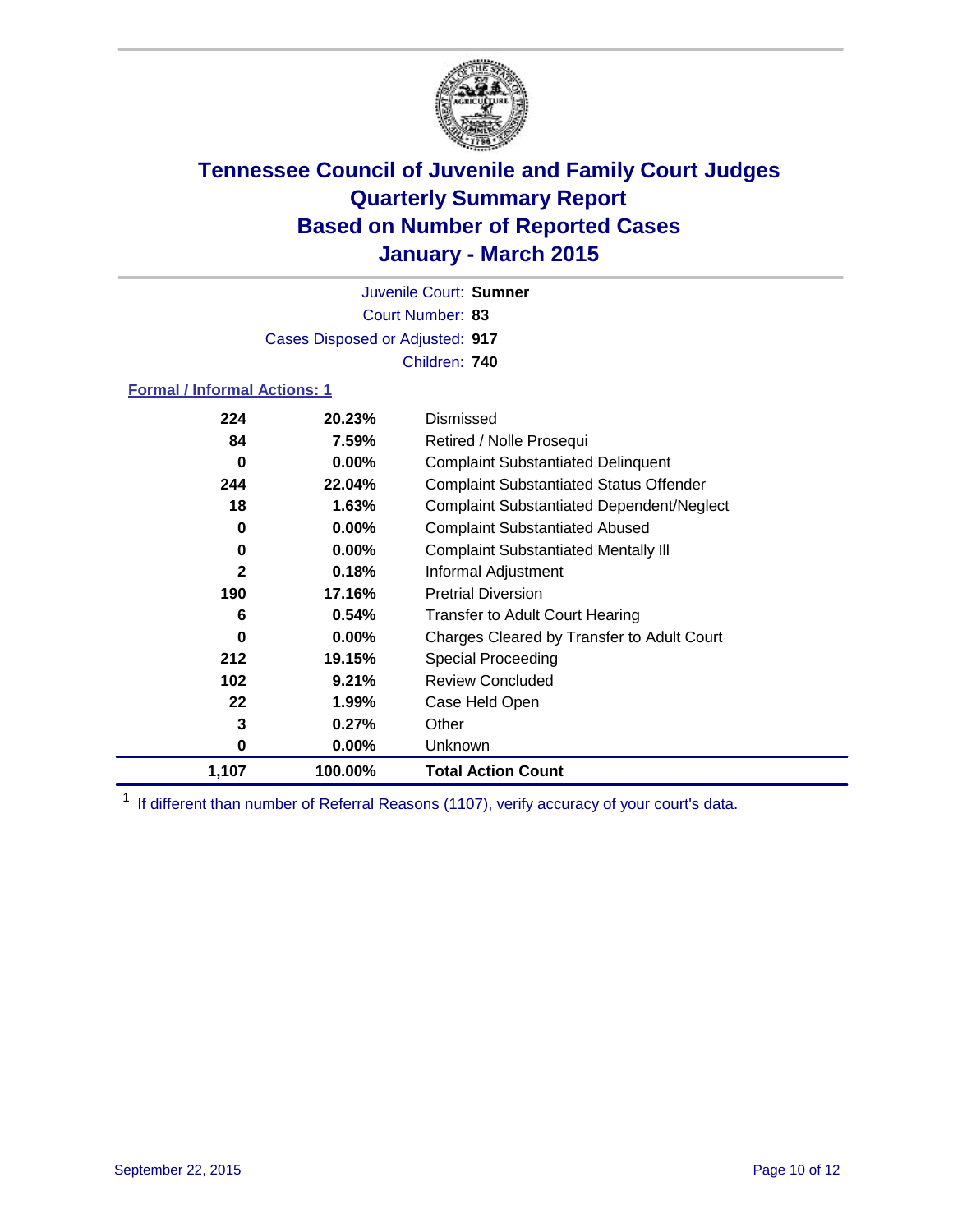

|                       |                                 | Juvenile Court: Sumner                                |
|-----------------------|---------------------------------|-------------------------------------------------------|
|                       |                                 | Court Number: 83                                      |
|                       | Cases Disposed or Adjusted: 917 |                                                       |
|                       |                                 | Children: 740                                         |
| <b>Case Outcomes:</b> |                                 | There can be multiple outcomes for one child or case. |
| 94                    | 4.56%                           | <b>Case Dismissed</b>                                 |
| 58                    | 2.81%                           | Case Retired or Nolle Prosequi                        |
| 199                   | 9.65%                           | Warned / Counseled                                    |
| 13                    | 0.63%                           | Held Open For Review                                  |
| 33                    | 1.60%                           | Supervision / Probation to Juvenile Court             |
| 0                     | 0.00%                           | <b>Probation to Parents</b>                           |
| 0                     | 0.00%                           | Referral to Another Entity for Supervision / Service  |
| 47                    | 2.28%                           | Referred for Mental Health Counseling                 |
| 8                     | 0.39%                           | Referred for Alcohol and Drug Counseling              |
| 0                     | 0.00%                           | <b>Referred to Alternative School</b>                 |
| 0                     | 0.00%                           | Referred to Private Child Agency                      |
| 0                     | 0.00%                           | Referred to Defensive Driving School                  |
| 1                     | 0.05%                           | Referred to Alcohol Safety School                     |
| 2                     | 0.10%                           | Referred to Juvenile Court Education-Based Program    |
| 1                     | 0.05%                           | Driver's License Held Informally                      |
| 0                     | 0.00%                           | <b>Voluntary Placement with DMHMR</b>                 |
| 0                     | 0.00%                           | <b>Private Mental Health Placement</b>                |
| 0                     | 0.00%                           | Private MR Placement                                  |
| 0                     | 0.00%                           | Placement with City/County Agency/Facility            |
| 27                    | 1.31%                           | Placement with Relative / Other Individual            |
| 40                    | 1.94%                           | Fine                                                  |
| 87                    | 4.22%                           | <b>Public Service</b>                                 |
| 17                    | 0.82%                           | Restitution                                           |
| 0                     | 0.00%                           | <b>Runaway Returned</b>                               |
| 81                    | 3.93%                           | No Contact Order                                      |
| 11                    | 0.53%                           | Injunction Other than No Contact Order                |
| 1                     | 0.05%                           | House Arrest                                          |
| 0                     | 0.00%                           | <b>Court Defined Curfew</b>                           |
| 0                     | 0.00%                           | Dismissed from Informal Adjustment                    |
| 115                   | 5.58%                           | <b>Dismissed from Pretrial Diversion</b>              |
| 61                    | 2.96%                           | Released from Probation                               |
| 2                     | 0.10%                           | <b>Transferred to Adult Court</b>                     |
| 0                     | 0.00%                           | <b>DMHMR Involuntary Commitment</b>                   |
| 0                     | $0.00\%$                        | <b>DCS Commitment - Determinate</b>                   |